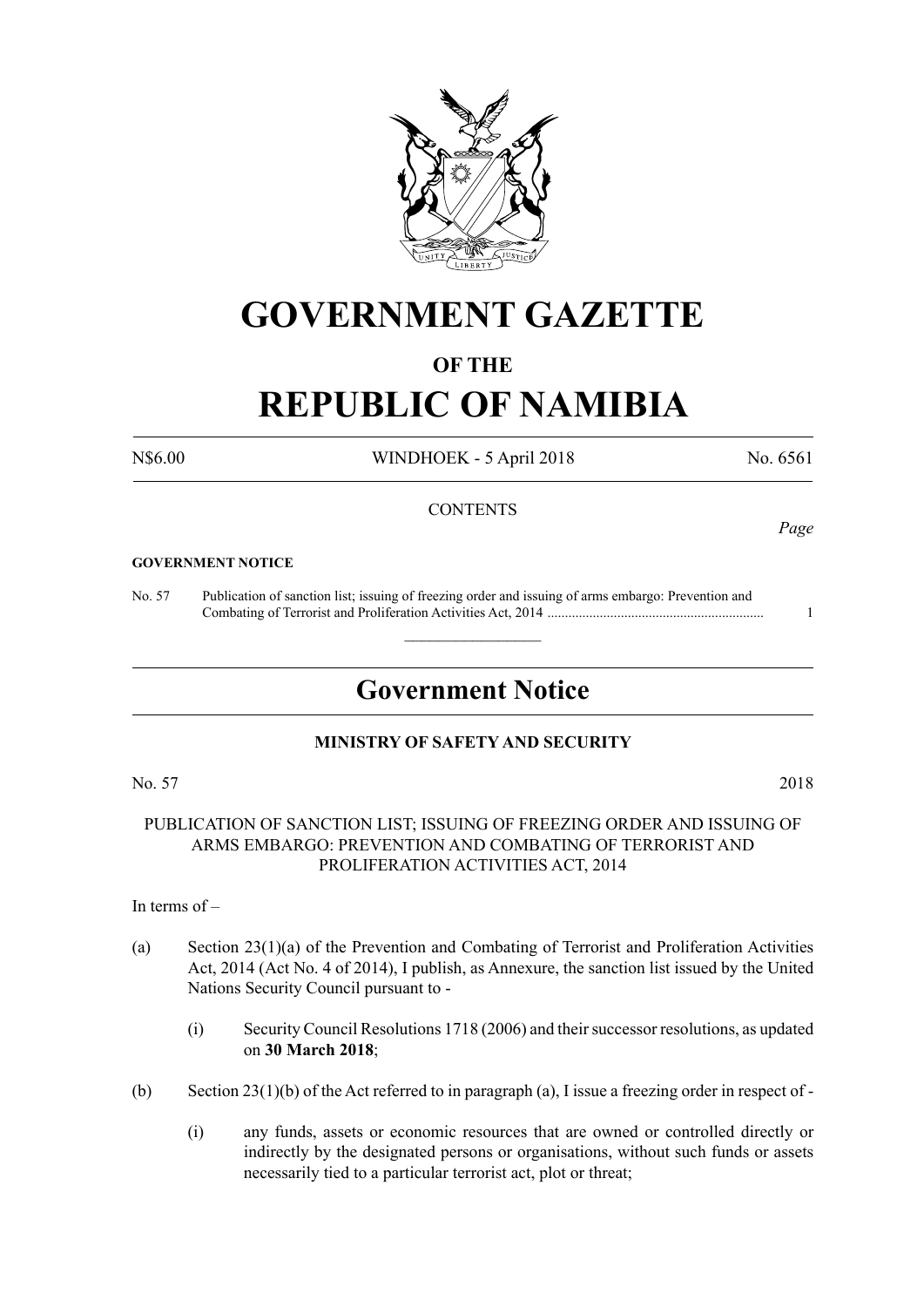- (ii) all funds, assets or economic resources that are wholly or jointly owned or controlled, directly or indirectly by the designated persons or organisations;
- (iii) funds, assets or economic resources derived or generated from funds or other assets; owned or controlled, directly or indirectly by the designated persons or organisations, including interests that may accrue to such funds or other assets;
- (iv) funds, other assets or economic resources of persons or organisations acting on behalf of or at the direction of the designated persons or organisations; or
- (v) any funds or assets held in a bank account as well as any additions that may come into such account after the initial or successive freezing.
- (c) Section 27(1) of the Prevention and Combating of Terrorist and Proliferation Activities Act, 2014 (Act No. 4 of 2014), I issue an arms embargo preventing the direct or indirect supply, sale, brokering or transfer to designated persons, organisations or countries of all types of arms and related materials -
	- (i) by Namibian citizens or residents of Namibia;
	- (ii) by Namibian citizens outside Namibia;
	- (iii) using Namibian flagged vessels or aircraft or aircraft registered in Namibia.

#### **C. Namoloh Minister of Safety and Security** Windhoek, 4 April 2018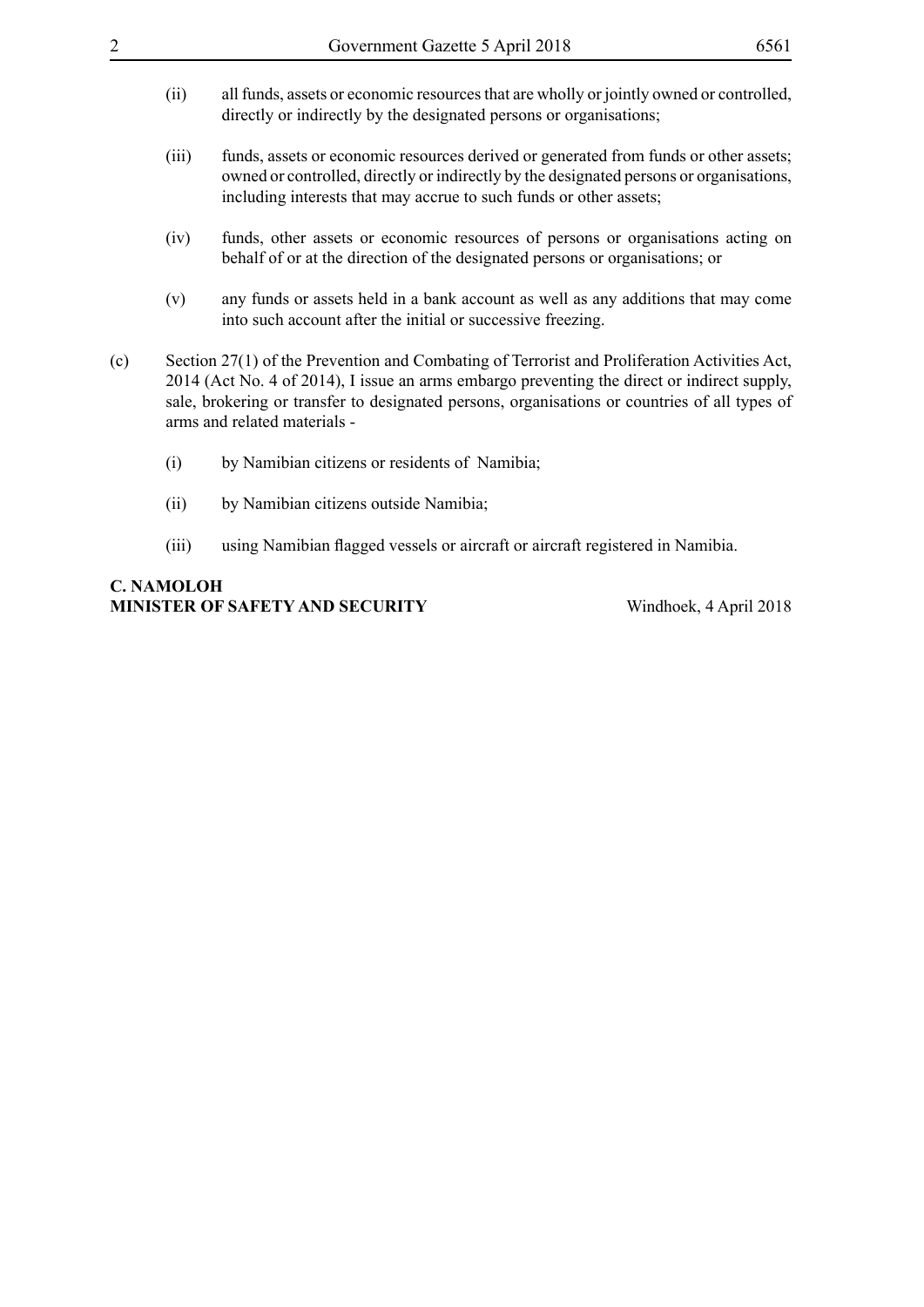#### ANNEXURE ANNEXURE

On 30 March 2018, the Security Council Committee established pursuant to resolutions 1718 (2006) approved **the addition of the entries** specified below to its 1718 Sanctions List of individuals and entities subject to the measures imposed by paragraphs 8(d) and 8(e) of Security Council resolution 1718 (2006) adopted under Chapter VII of the Charter of the United Nations.

#### **A. Individual**

- 1. TSANG YUNG YUAN
	- 1. *Description*: Tsang Yung Yuan has coordinated North Korean coal exports with a North Korean broker operating in a third country, and he has a history of other sanctions evasion activities.
	- 2. *AKA*: Neil Tsang, Yun Yuan Tsang
	- 3. *Identifiers*: DOB: October 20, 1957; Passport No: 302001581

#### **B. Entities**

- 1. CHANG AN SHIPPING & TECHNOLOGY
	- 1. *Description*: Registered owner, ship manager, and commercial manager of Panama-flagged vessel HUA FU, a cargo ship that loaded DPRK coal at Najin, DPRK on September 24, 2017.
	- 2. *AKA*: 長安海連技術有限公司; CHANG AN SHIPPING AND TECHNOLOGY
	- 3. *Location*: Room 2105, DL1849, Trend Centre, 29-31 Cheung Lee Street, Chai Wan, Hong Kong, China
- 2. CHONMYONG SHIPPING CO
	- 1. *Description*: Registered owner of CHON MYONG 1, a DPRK-flagged vessel that conducted ship-to-ship transfer of fuel in late December 2017.
	- 2. *AKA*: CHON MYONG SHIPPING COMPANY LIMITED
	- 3. *Locations:* Kalrimgil 2-dong, Mangyongdae-guyok, Pyongyang, DPRK; Saemaul 2-dong, Pyongchon-guyok, Pyongyang, DPRK
- 3. FIRST OIL JV CO LTD
	- 1. *Description*: Owner of the DPRK tanker PAEK MA, which was involved in ship to ship transfer operations for oil in mid-January 2018.
	- 2. *AKA*: n/a
	- 3. *Location:* Jongbaek 1-dong, Rakrang-guyok, Pyongyang, DPRK
- 4. HAPJANGGANG SHIPPING CORP
	- 1. *Description*: Registered owner of the DPRK tanker NAM SAN 8, which is believed to have been involved in ship to ship transfer operations for oil, and owner of vessel HAP JANG GANG 6.
	- 2. *AKA*: n/a
	- 3. *Location:* Kumsong 3-dong, Mangyongdae-guyok, Pyongyang, DPRK
- 5. HUAXIN SHIPPING HONGKONG LTD
	- 1. *Description*: Ship and commercial manager of the ASIA BRIDGE 1. Hong Kong-owned vessel, the probable "ASIA BRIDGE 1" was instructed on October 19, 2017 by Huaxin Shipping to make preparations for entry into Nampo, DPRK to receive a shipment of coal bound for Vietnam. The "ASIA BRIDGE 1" was instructed by an unidentified employee of Huaxin Shipping Ltd. to make preparations to receive 8,000 metric tons of coal and then sail to Cam Pha, Vietnam. The master of the vessel was instructed to cover the ship's name and other markings using canvas while in port at Nampo.
	- 2. *AKA*: 華信船務(香港)有限公司
- 3. *Location*: Room 2105, Trend Centre, 29-31 Chueng Lee Street, Chai Wan, Hong Kong, China 6. KINGLY WON INTERNATIONAL CO., LTD.
	- 1. *Description*: In 2017, Tsang Yung Yuan (aka Neil Tsang) and Kingly Won attempted to engage in an oil deal valued at over \$1 million with a petroleum company in a third country to illicitly transfer to the DPRK. Kingly Won acted as a broker for that petroleum company and a Chinese company that reached out to Kingly Won to purchase marine oil on its behalf.
	- 2. *AKA*: n/a
	- 3. *Location*: Trust Company Complex, Ajeltake Road, Ajeltake Island, Majuro MH 96960, Marshall Islands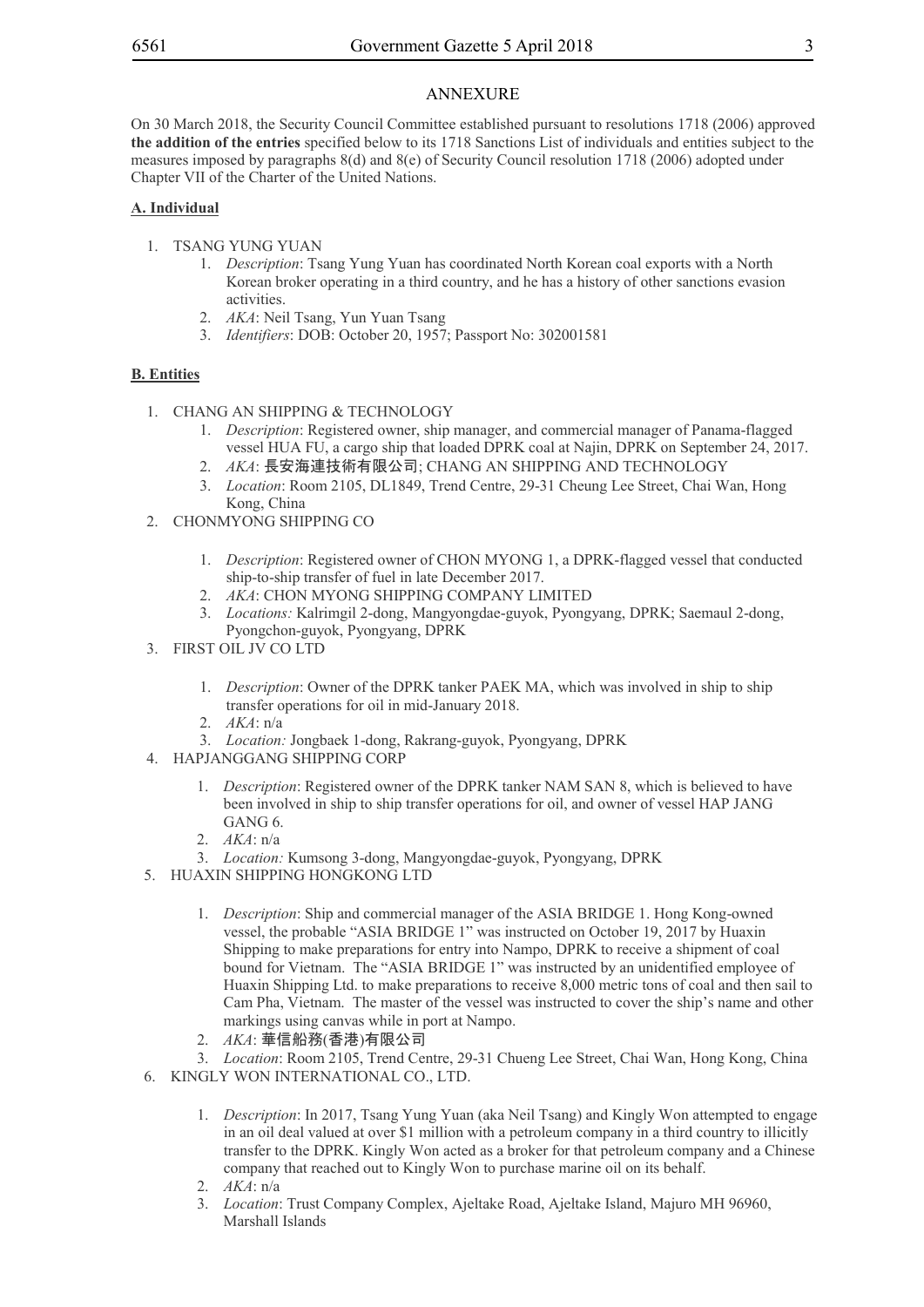#### 7. KOREA ACHIM SHIPPING CO

- 1. *Description*: Registered owner of DPRK tanker CHON MA SAN. DPRK-flagged CHON MA SAN prepared for likely ship to ship transfer operations in late January 2018. The master of the DPRK-flagged motor tanker YU JONG 2 reported on November 18, 2017 to an unidentified DPRK-based controller that the vessel was avoiding a storm in advance of a ship to ship transfer. The master suggested that the YU JONG 2 load fuel oil before the DPRK-flagged tanker CHON MA SAN since the CHON MA SAN's larger size was better suited to conduct ship to ship transfers in a storm. After the CHON MA SAN loaded fuel oil from a vessel, the YU JONG 2 loaded 1,168 kiloliters of fuel oil on November 19, 2017 through a ship to ship transfer operation.
- 2. *AKA*: n/a
- 3. *Location*: Sochang-dong, Chung-guyok, Pyongyang, DPRK
- 8. KOREA ANSAN SHIPPING COMPANY
	- 1. *Description*: Registered owner of DPRK tanker AN SAN 1 believed to have been involved in ship to ship transfer operations for oil.
	- 2. *AKA*: KOREA ANSAN SHPG COMPANY
	- 3. *Location:* Pyongchon 1-dong, Pyongchon-guyok, Pyongyang, DPRK
- 9. KOREA MYONGDOK SHIPPING CO
	- 1. *Description:* Registered owner of the YU PHYONG 5. In late November 2017, the YU PHYONG 5 conducted a ship-to-ship transfer of 1,721 metric tons of fuel oil.
	- 2. *AKA*: n/a
	- 3. *Location:* Chilgol 2-dong, Mangyongdae-guyok, Pyongyang, DPRK
- 10. KOREA SAMJONG SHIPPING
	- 1. *Description*: Registered owner of DPRK tankers SAM JONG 1 and SAM JONG 2. Both vessels are believed to have imported refined petroleum to DPRK in violation of UN sanctions in late January 2018.
	- 2. *AKA*: n/a
	- 3. *Location:* Tonghung-dong, Chung-guyok, Pyongyang, DPRK
- 11. KOREA SAMMA SHIPPING CO.
	- 1. *Description*: A DPRK-flagged tanker, SAM MA 2 owned by Korea Samma Shipping Company, conducted a ship-to-ship transfer of oil and fabricated documents in mid-October 2017, loading almost 1,600 metric tons of fuel oil in one transaction. The ship master was instructed to erase SAMMA SHIPPING and the Korean words found on the ship's seal and instead put "Hai Xin You 606" To mask its identity as a DPRK vessel.
	- 2. *AKA*: n/a
	- 3. *Location*: Rakrang 3-dong, Rakrang-guyok, Pyongyang, DPRK
- 12. KOREA YUJONG SHIPPING CO LTD
	- 1. *Description*: Registered owner of the DPRK tanker YU JONG 2, which loaded 1,168 kiloliters of fuel oil on November 19, 2017 through a ship to ship transfer operation.
	- 2. *AKA*: n/a
	- 3. *Location:* Puksong 2-dong, Pyongchon-guyok, Pyongyang, DPRK; Company Number IMO 5434358
- 13. KOTI CORP
	- 1. *Description*: Ship manager and commercial manager of the Panama-flagged vessel KOTI, which conducted ship-to-ship transfers of likely petroleum product to the DPRK-flagged KUM UN SAN 3 on December 9, 2017.
	- 2. *AKA*: n/a
	- 3. *Location*: Panama City, Panama
- 14. MYOHYANG SHIPPING CO
	- 1. *Description*: Ship manager of DPRK oil products tanker YU SON, which is believed to have been involved in ship to ship transfer operations for oil.
	- 2. *AKA*: n/a
	- 3. *Location:* Kumsong 3-dong, Mangyongdae-guyok, Pyongyang, DPRK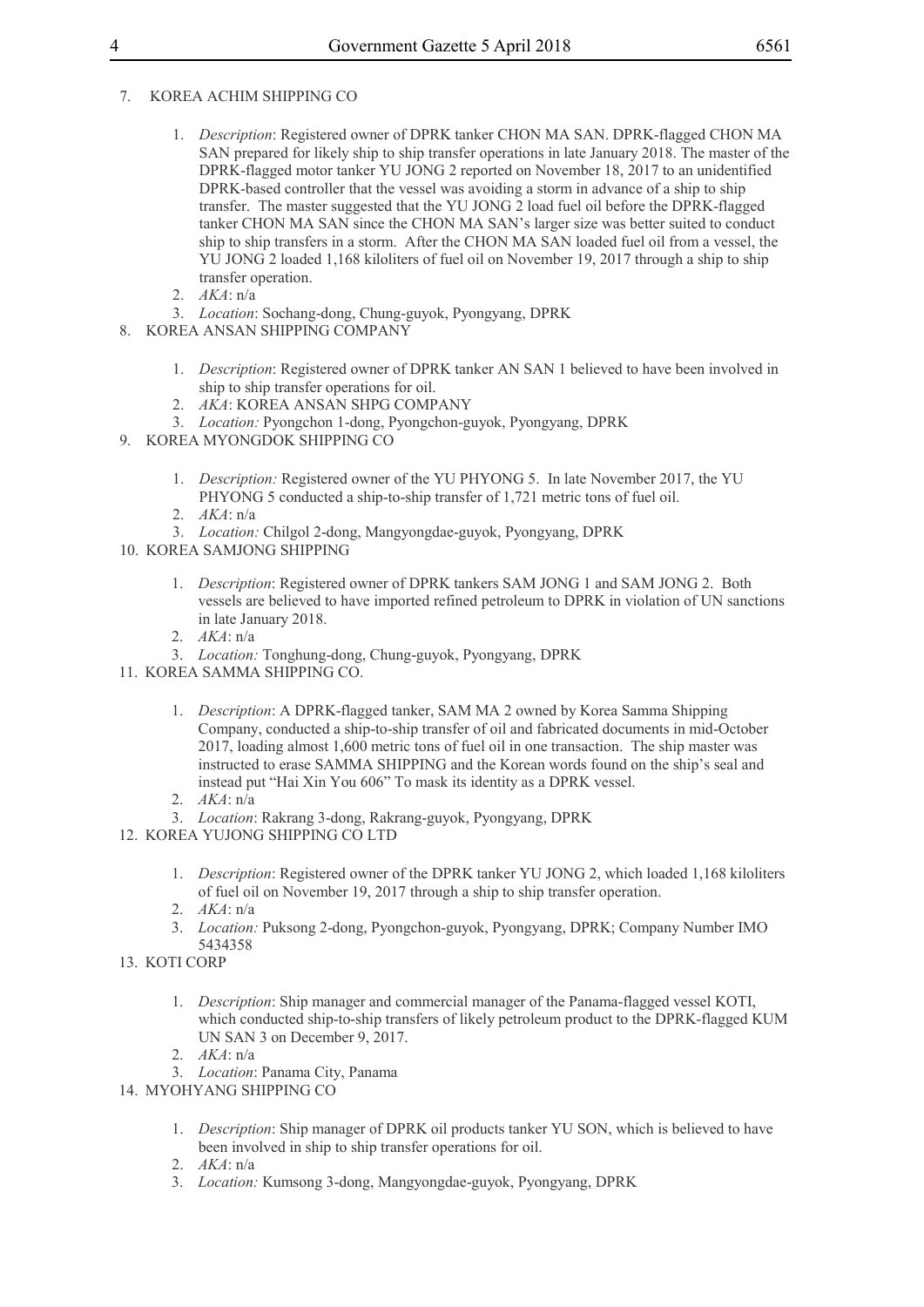- 15. PAEKMA SHIPPING CO
	- 1. *Description*: Registered owner of the DPRK tanker PAEK MA, which was involved in ship to ship transfer operations for oil in mid-January 2018.
	- 2. *AKA*: Care of First Oil JV Co Ltd
	- 3. *Location:* Jongbaek 1-dong, Rakrang-guyok, Pyongyang, DPRK
- 16. PHYONGCHON SHIPPING & MARINE
	- 1. *Description*: Registered owner of DPRK tanker JI SONG 6, which is believed to have been involved in ship to ship transfer operations of oil in late January 2018. The company also owns vessels JI SONG 8 and WOORY STAR.
	- 2. *AKA*: PHYONGCHON SHIPPING AND MARINE
	- 3. *Location:* Otan-dong, Chung-guyok, Pyongyang, DPRK
- 17. PRO-GAIN GROUP CORPORATION
	- 1. *Description*: Company owned or controlled by Tsang Yung Yuan and involved in illicit transfers of DPRK coal.
	- 2. *AKA*: n/a
	- 3. *Location*: Le Sanalele Complex, Ground Floor, Vaea Street, Saleufi, Apia, Samoa
- 18. SHANGHAI DONGFENG SHIPPING CO LTD
	- 1. *Description*: Registered owner, ship and commercial manager of the DONG FENG 6, a vessel that loaded coal at Hamhung, DPRK on July 11, 2017 for export in violation of UN sanctions. 2. *AKA*: n/a
	- 3. *Location*: Room 601, 433, Chifeng Lu, Hongkou Qu, Shanghai, 200083, China
- 19. SHEN ZHONG INTERNATIONAL SHIPPING
	- 1. *Description*: Ship and commercial manager of HAO FAN 2 and HAO FAN 6, St Kitts-Nevisflagged vessels. The HAO FAN 6 loaded coal at Nampo, DPRK on August 27, 2017. HAO FAN 2 loaded North Korean coal at Nampo, DPRK on June 3, 2017.
	- 2. *AKA*: 沈忠國際海運有限公司
	- 3. *Location*: Unit 503, 5th Floor, Silvercord Tower 2, 30, Canton Road, Tsim Sha Tsui, Kowloon, Hong Kong, China
- 20. WEIHAI WORLD-SHIPPING FREIGHT
	- 1. *Description*: Ship and commercial manager of the XIN GUANG HAI, a vessel that on loaded coal at Taean, DPRK on October 27, 2017 and had an ETA of November 14, 2017 to Cam Pha, Vietnam, but it did not arrive and instead went to Port Klang, Malaysia on December 18, 2017.
	- 2. *AKA*: n/a
	- 3. *Location*: 419-201, Tongyi Lu, Huancui Qu, Weihai, Shandong 264200, China
- 21. YUK TUNG ENERGY PTE LTD
	- 1. *Description*: Ship manager and commercial manager of the YUK TUNG, which conducted ship-to-ship transfer of refined petroleum product.
	- 2. *AKA*: n/a
	- 3. *Location*: 17-22, UOB Plaza 2, Raffles Place, Singapore 048624, Singapore

The 1718 Sanctions List is updated on the basis of relevant information provided by Member States and international and regional organizations. An updated List is accessible on the Committee's website at the following URL: https://www.un.org/sc/suborg/en/sanctions/1718/materials.

The Consolidated United Nations Security Council Sanctions List is also updated following all changes made to the 1718 Sanctions List. An updated version of the Consolidated List is accessible via the following URL: https://www.un.org/sc/suborg/en/sanctions/un-sc-consolidated-list.

Also on 30 March 2018, the Committee designated 13 vessels pursuant to paragraphs 12 of resolution 2321 (2016) and 6 of resolution 2371 (2017); 2 vessels pursuant to paragraphs 8(d) of Security Council resolution 1718 (2006) and 12 of Security Council resolution 2270 (2016); and 12 vessels pursuant to paragraphs 12 of resolution 2321 (2016) and 6 of resolution 2371 (2017).

I. Vessels subject to **assets freeze** pursuant to paragraph 12 of resolution 2321 (2016) and **prohibited from port entry** pursuant to paragraph 6 of resolution 2371 (2017):